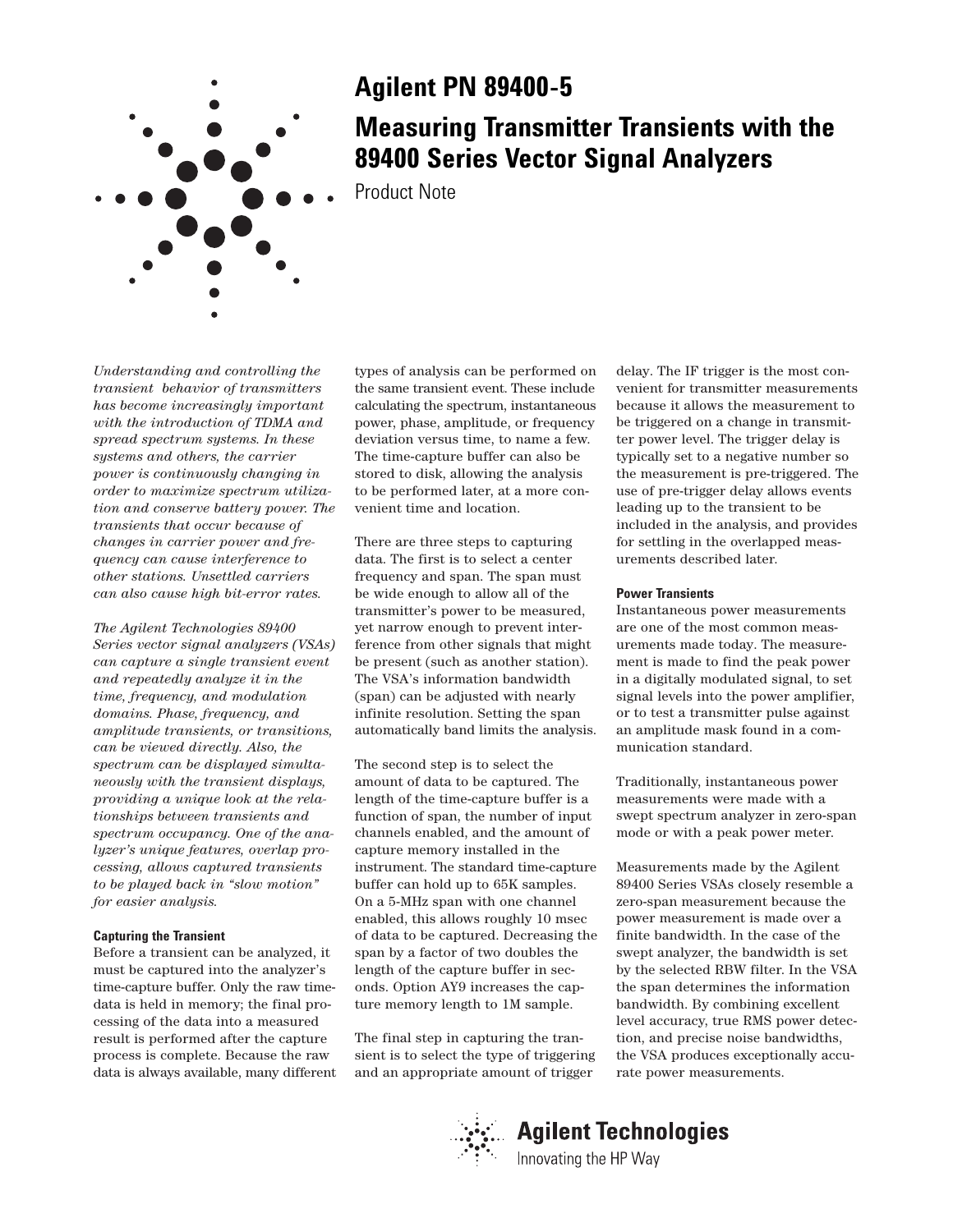To display instantaneous power as a function of time, simply select the measurement data type of *main time* (in vector mode) and set the data format to display the trace in *log magnitude* coordinates. A variety of engineering units are available, the most common being dBm or watts. Once displayed, markers measure instantaneous and peak power. Offset markers can determine rise-time, overshoot, and settling. In addition, the RMS power over a selected portion of the time record can be computed using band-power markers.

Figure 1 shows an example of a power measurement made on a small hand held FM transmitter. The marker is displaying the peak power in watts. The band-power markers show the RMS power over the latter part of the transient (annotated at the bottom of the screen). The top traces in Figures 2 and 3 also show power transients.

### **Frequency Transients**

When a transmitter changes power levels, the carrier frequency should remain stable. If a frequency change is intentional, as in a change of channels, the carrier should not overshoot its intended frequency, and should settle quickly to its final value. Traditionally, measuring instantaneous frequency versus time has been performed using time interval analyzers.

There are three major differences between time interval analyzers and the 89400 Series VSAs. First, time interval analyzers are broadband instruments. Unless external filters are added, the time interval analyzer is subject to more noise power as well as contamination from other signals. Since the information bandwidth of the vector signal analyzer is determined by the span, other signals (such as an adjacent carrier) can be easily removed from the measurement. Also, as the span is narrowed, the total amount of noise power in

the measurement decreases allowing improved frequency resolution. The RF VSA provides band-limited measurements with a maximum span of 7 MHz. Frequency transitions greater than 7 MHz cannot be completely analyzed from start to finish, but the final setting can be observed with the VSA. Time interval analyzers can characterize frequency transitions

greater than 7 MHz directly. The second major difference between time interval analyzers and VSAs is sensitivity. The VSAs' increased sensitivity makes measurements easy without physically connecting the instrument to the transmitter. Good sensitivity and excellent frequency selectivity make off-the-air transient measurements very easy to perform.



**Figure 1. Power during a transmitter's turn-on transient. The marker indicates the peak power level. The RMS power during the time interval between the two cursors is shown in the lower left-hand corner.**



**Figure 2. The lower trace shows frequency deviation of the carrier over time. Note that the carrier power (upper trace) is stable long before the carrier frequency.**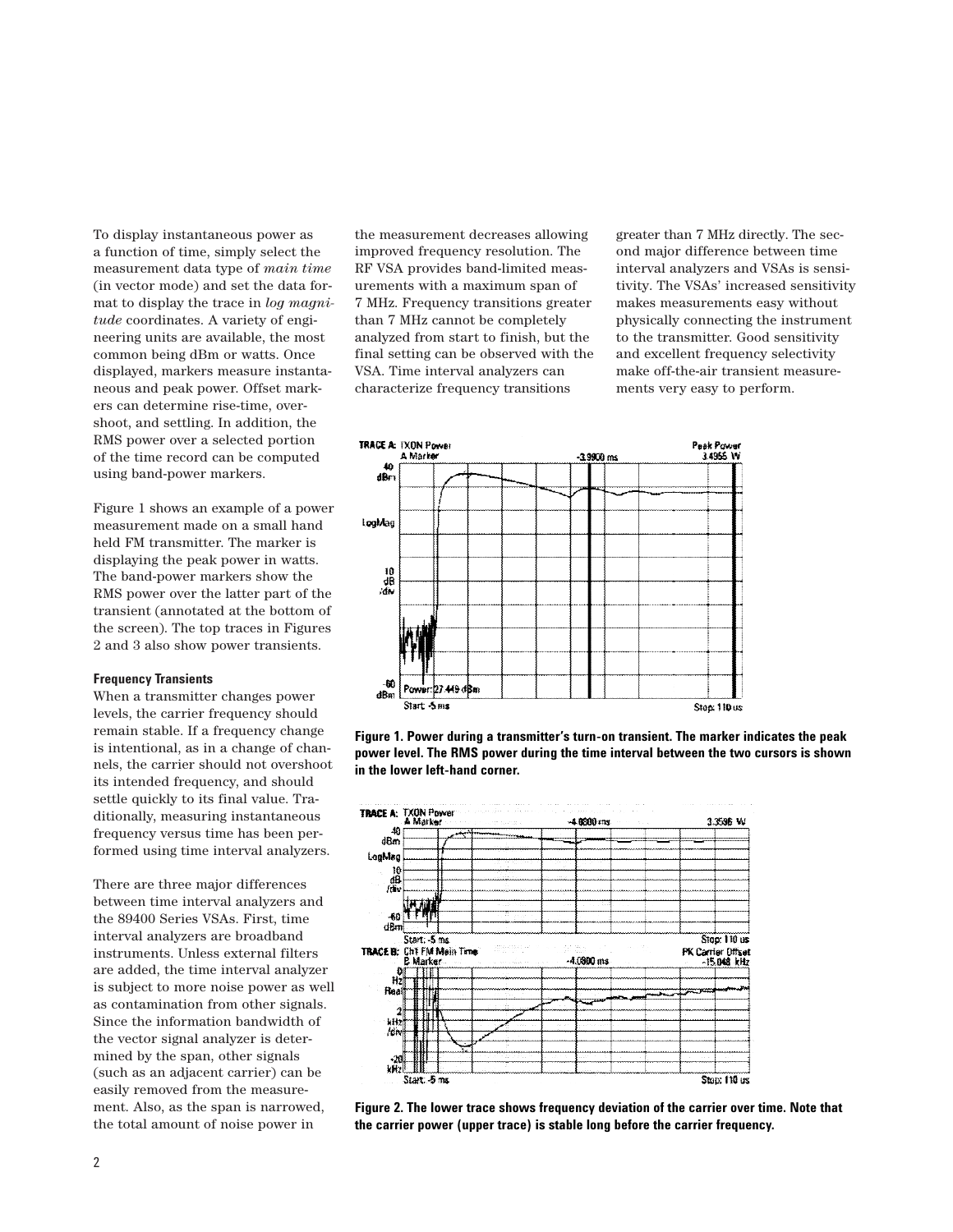The third major difference is the manner in which the information is extracted from the signal. The time interval analyzer uses counter technology which is based on the detection of zero crossings in the measured signal. In the VSA, the FM demodulator is a true demodulator, implemented as a DSP algorithm. The algorithm is insensitive to any AM which may be present on the signal.

To measure frequency transients with the VSA, the instrument mode is changed to demodulation and an FM demodulator selected. The measurement data is the *main time* record with *real* trace coordinates. The autocarrier detector should be disabled so that the displayed frequency is relative to the center frequency of the measurement. The time record will show carrier frequency deviation versus time.

The VSA makes it possible to observe the interaction between instantaneous power and instantaneous frequency something no other instrument can do. Figure 2 shows how data registers make it possible to simultaneously view results from previous measurements, such as the power measurement described earlier, with the current result which is based on the same raw data.

As with the power measurement, markers can be used to determine peak and RMS frequency, as well as frequency overshoot and settling.

## **Phase Transients**

After a change in carrier power, the carrier phase must settle before digital data transmission can begin. The traditional way of measuring phase transients, although relatively straightforward, usually provides uncalibrated results that can be difficult to interpret. The measurement technique involves using a mixer and a reference source to mix the measured signal to dc, so the phase difference between the two signals can be observed observed by an oscilloscope. This technique has the limitation of requiring that the reference signal and measured signal a common frequency reference. Also, if the measurement is not properly set up, the display on the oscilloscope is difficult to interpret.

The VSA measures instantaneous phase over time through the use of a phase demodulator implemented as a DSP algorithm. For transient measurements, it's best for the instrument and the measured signal to share a common frequency reference, though it's not absolutely necessary. If a frequency reference is shared, then the measurement center frequency should exactly match the carrier frequency and the auto-carrier detect mode set to *phase-only*.

The phase measurement is performed by setting the instrument mode to demodulation and selecting a PM demodulator. The measurement data is in *main time*, and can be viewed with the data format set to *real* or *phase* (wrap or unwrap). The results are displayed in units of degrees or radians versus time.

As with the FM demodulator, the phase resolution is a function of span. The narrower the span, the better the resolution.

Figure 3 shows the phase settling of a carrier undergoing a change in power level. The upper trace shows the carrier power; the lower trace, instantaneous phase. Notice how the change in power level causes a 13-degree shift in phase.

As with the other modulation measurements, markers can be used to measure peak-phase error, phase settling time, or the RMS phase over a specified time interval. The bandpower markers show the RMS phase noise after the carrier-power level has settled at 0.136 degrees.

#### **Overlap Processing for Transient Analysis**

It is often important for a designer to understand how a specific transmitter transient affects the occupied bandwidth of a carrier. In other words, which transients are most likely to cause interference on adjacent channels? For example, is spectral splatter caused by the turn-on power transient or a phase transient that occurs at the start of data transmission? Using the overlap processing capability of the VSA, it is possible to observe the effects of various transients in the signal to determine how the spectrum changes with time.

The best way to understand this measurement is to imagine the same signal being applied to a parallel bank



**Figure 3. Phase settling (lower trace) of a carrier undergoing a change in power level (upper trace).**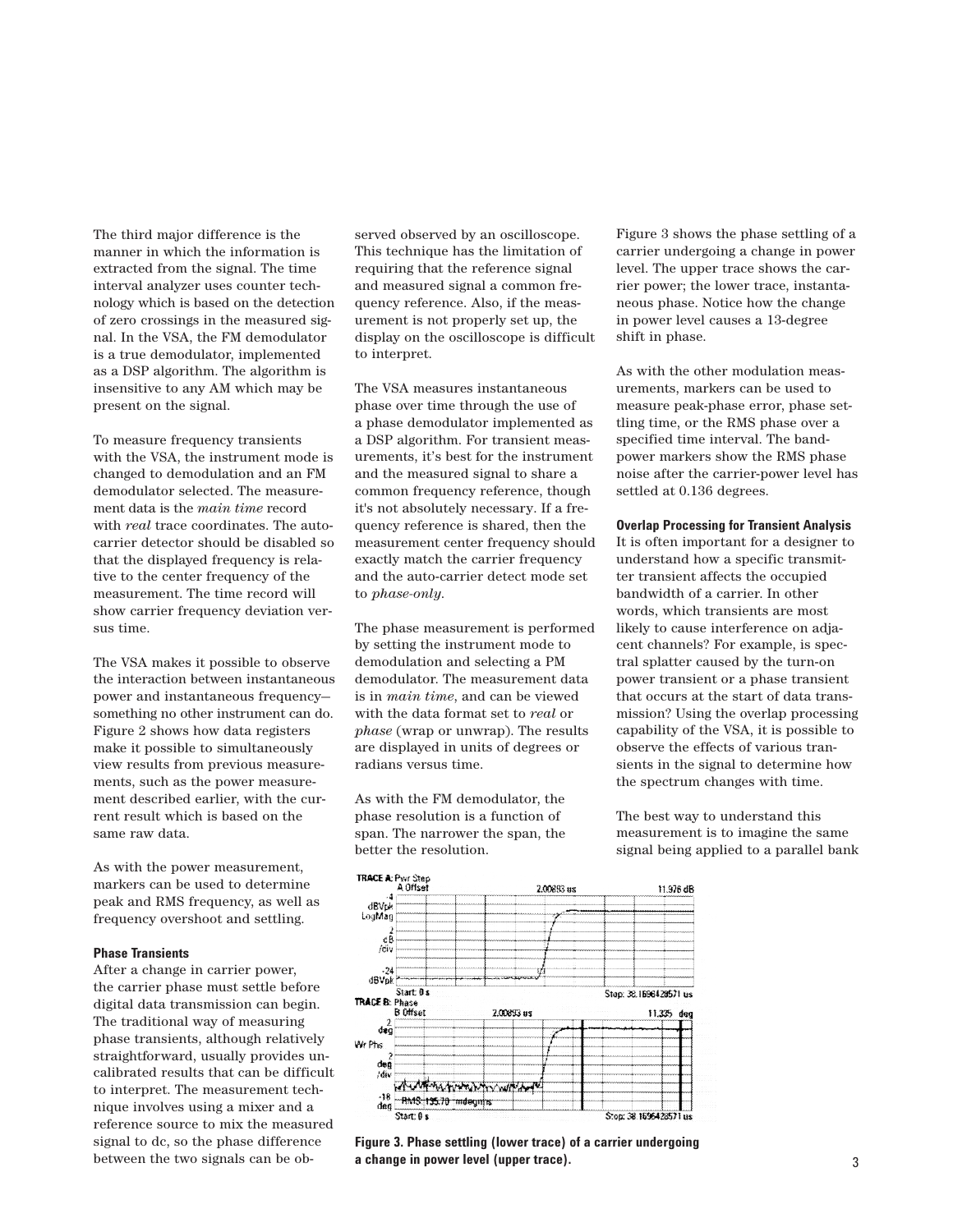of several hundred (or thousand) bandpass filters. Each filter has the same bandwidth, but a slightly different center frequency. The output of each filter is detected and then sampled. At each point in time, the collection of output samples is used to create an estimate of the power spectrum. Each filter is designed with a narrow bandwidth to provide the necessary frequency resolution, and a short, well behaved impulse response to provide adequate time resolution.

This measurement could be made with a swept spectrum analyzer configured for zero-span operation. As described, the measurement requires compiling the results of 400 zero-span measurements, each at a slightly different frequency, into a single result. Obviously, the device being measured needs to generate the same transient 400 times—once per measurement. The VSA generates the same result, in one measurement of a single transient.

To make the measurement using the VSA, the analyzer is configured for vector mode operation with overlap processing. Overlap processing is a term that describes the analyzer's ability to process, overlapping blocks of time-domain data. Normally, the percentage of overlap used for this measurement is close to the 99% limit. This means each display update uses 99% old data plus 1% new data, allowing more spectra to be generated from the transient, which improves resolution.

Compared to the parallel filter example, here's how the various measurement setup parameters affect the result. The impulse response is determined by the selected FFT window. The best window to use is the Gaussian-top window. The length of the impulse response is simply the length of the time record used in the measurement. Set this directly (in the time menu), or indirectly by setting the RBW. The percent of measurement overlap corresponds roughly to the frequency at which the output of the filters is sampled. As the percentage of overlap increases, more spectrums are computed for a given amount of time data in the timecapture buffer.

The overlapped measurements on a time-capture buffer can produce hundred or thousands of spectrum measurements. The Agilent 89400 Series VSAs can display these measurements in several different ways. The simplest approach is to show the measurements one after the other using a standard spectrum display. Each measurement is like a frame in a movie, with the overall effect of a slow motion picture of the rapidly changing spectrum. With option AYB, multiple spectrum measurements can be viewed on a single grid in a *waterfall* or *spectogram* display. Each row of pixels in the spectrogram shown in Figure 4 corresponds to a spectrum measurement. The intensity (or color) of the pixel is

determined by the amplitude of the spectrum at the frequency indicated by the horizontal axis.

## **Summary**

Until now, transient measurements have been difficult to make or have required several different instruments. The 89400 Series VSAs make all of these measurements with one instrument—easily and with a high degree of accuracy.

The Agilent 89400 Series VSAs' timecapture capability can capture a single transient and analyze it in a variety of ways. It is no longer necessary to put the transmitter in a special test mode to provide the instrumentation with repeated signal access.

Excellent sensitivity and selectivity along with frequency coverage to dc allow measurements at any point in the transmitter's block diagram—from the baseband modulation data, to local oscillators, to off-the-air measurements of the transmitted signal.



**Figure 4. A spectrogram can be used to simultaneously display several hundred overlapped spectrum measurements. Note the frequency instability and sidelobe structure when the transmitter is first turned on (top of the spectrogram). Also note the mid-burst transient which is not apparent in the time-capture buffer (lower trace).**